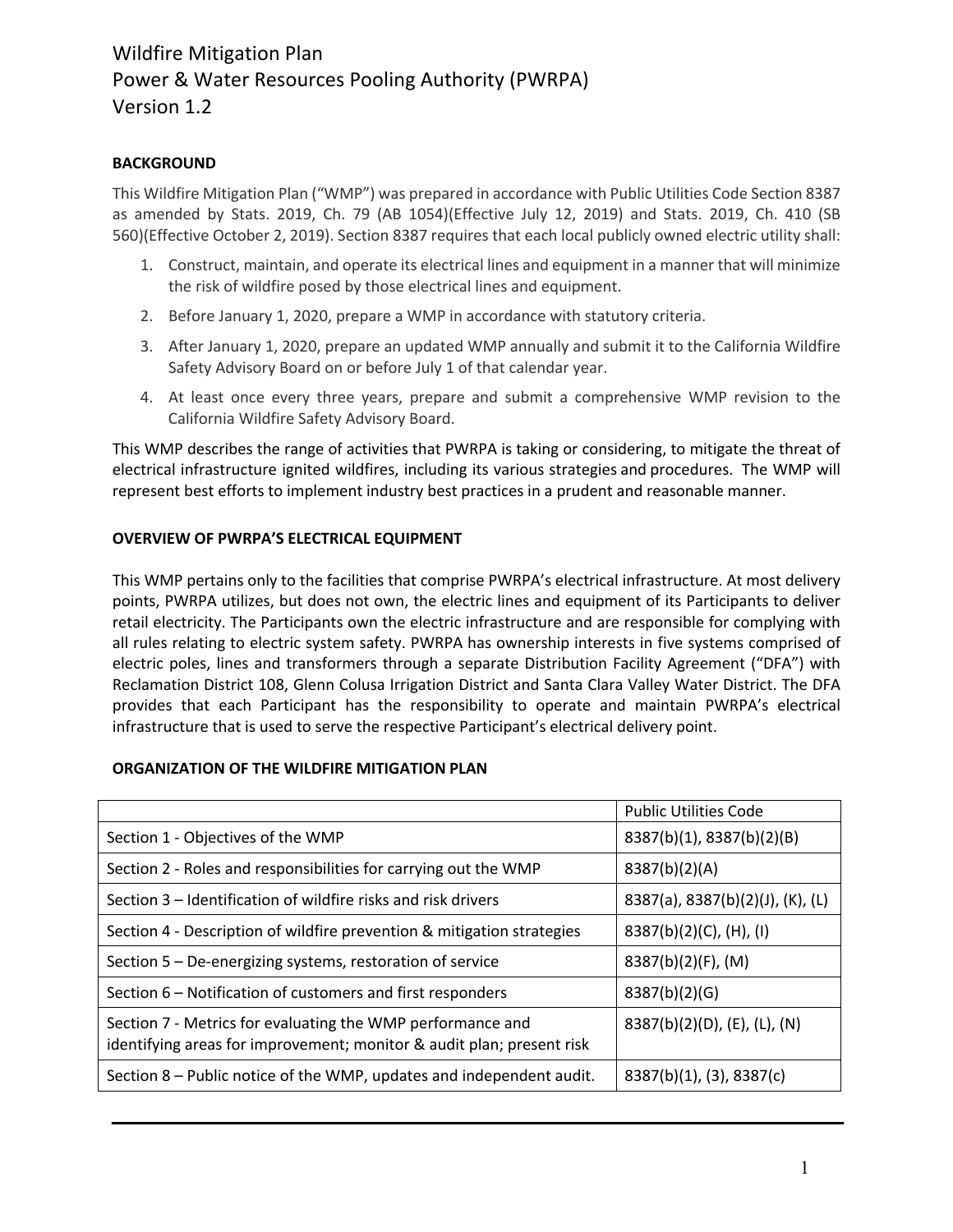#### **1. OBJECTIVES OF THE WILDFIRE MITIGATION PLAN (PUB UTIL CODE §§ 8387(b)(1), 8387(b)(2)(B))**

The objectives of PWRPA's WMP are to:

- 1. Minimize the probability that PWRPA's electrical infrastructure may be the origin or contributing source for the ignition ofa fire.
- 2. Protect PWPRA's electrical infrastructure from wildfire damage and improve the resiliency of the water-related systems powered by PWRPA's electrical infrastructure. This includes mitigating fire fuels located in the areas likely to be a threat to PWRPA's electrical infrastructure.

#### **2. ROLES AND RESPONSIBILITIES (PUB UTIL CODE § 8387(b)(2)(A))**

This plan is subject to the direct supervision by the PWRPA Board of Directors ("Board") and will be implemented by the PWRPA General Manager ("GM"). The Participant-specific roles and responsibilities for WMP execution are shown in the table below.

| <b>Strategy or Program</b>                | <b>Lead Person</b>       |
|-------------------------------------------|--------------------------|
| Vegetation Management, Section 4.1        | GCID - Kevin Nelson      |
|                                           | RD 108 - Jordon Navarrot |
|                                           | SCVWD - John Brosnan     |
| Facility Inspections, Section 4.2         | GCID - Kevin Nelson      |
|                                           | RD 108 - Jordon Navarrot |
|                                           | SCVWD - John Brosnan     |
| <b>Operational Awareness, Section 4.4</b> | GCID - Kevin Nelson      |
|                                           | RD 108 - Jordon Navarrot |
|                                           | SCVWD - John Brosnan     |
| Wildfire Response & Recovery, Section 5   | GCID - Chris Cesa        |
|                                           | RD 108 - Jordon Navarrot |
|                                           | SCVWD - John Brosnan     |
| Reclosing & De-energization, Section 5.2  | GCID - Chris Cesa        |
|                                           | RD 108 - Jordon Navarrot |
|                                           | SCVWD - John Brosnan     |
| Notification, Section 6                   | GCID - Chris Cesa        |
|                                           | RD 108 - Jordon Navarrot |
|                                           | SCVWD - John Brosnan     |
| <b>WMP Evaluation, Section 7</b>          | PWRPA - General Manager  |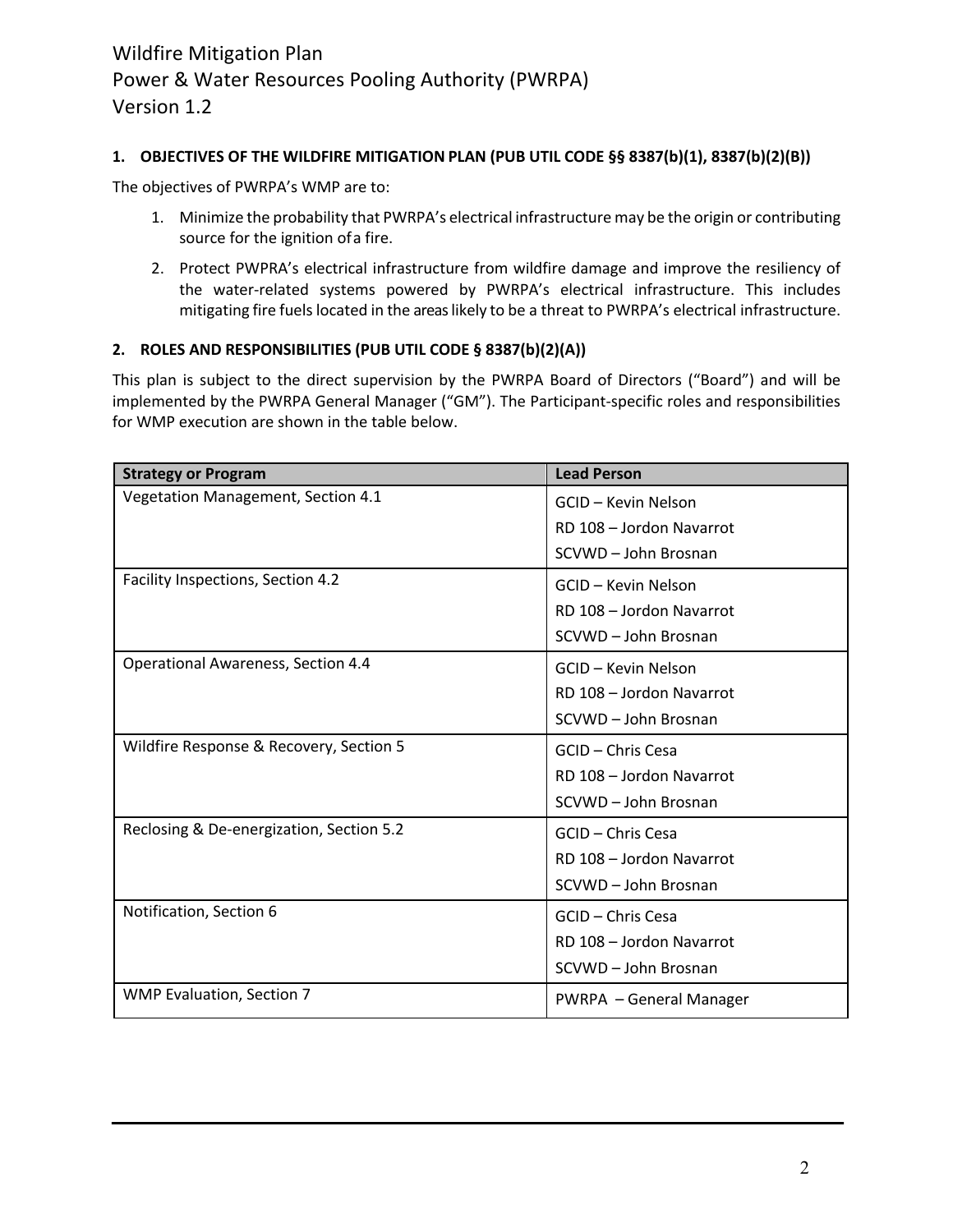# **3. WILDFIRE RISK AND RISK DRIVERS (PUB UTIL CODE §§ 8387(a), 8387(b)(1), 8387(b)(2)(J), (K), (L))**

# **3.1. ENTERPRISE SAFETY AND WILDFIRE RISK**

PWRPA is authorized to provide retail electricity anywhere in California. However, PWRPA does not have a designated service territory and its electrical infrastructure comprises five specific geographic locations. PWRPA evaluated the level of wildfire risk to the PWRPA electrical infrastructure by reviewing the history of events, outages, accidents, and/or equipment failures at each delivery point. There have been no forced outages, wildfires or other emergencies at any delivery point served by PWRPA electrical infrastructure.

#### **3.2. EQUIPMENT DESIGN AND OPERATIONAL RISK**

PWRPA's designs and constructs its electric facilities to meet or exceed CPUC General Orders ("GO") 95 and 128, PG&E Standards, and any applicable local codes, ordinances and authority having jurisdiction. Overhead design criteria: GO 95 light loading, max loading, 25F, 8# wind. All construction meets criteria for PG&E raptor-safe construction and Wildlife Protection STD. DWG. ES 061149. Unless noted to the contrary, all equipment, materials, and labor shall be furnished in accordance with the applicable sections of the latest revisions of the following:

Institute of Electrical and Electronics Engineers (IEEE) Underwriter's Laboratories (UL) National Electrical Manufacturers Association (NEMA) National Electrical Code (NEC) National Electrical Safety Code (NESC)

The above listed codes and standards are referenced to establish minimum requirements and wherever these Technical Specifications require higher standards of materials or workmanship than required by the codes and standards, these Technical Specifications shall apply.

# **3.3. TOPOGRAPHIC & CLIMATOLOGICAL RISK**

Within the areas that could possibly be affected by PWRPA's electrical infrastructure, the primary risk drivers associated with geography and climate for wildfire are the following: (a) extended drought; (b) vegetation type and density; (c) extreme weather events; (d) lightning; (e) low humidity; and (f) high winds.

# **3.4. CPUC HIGH FIRE THREAT DISTRICTS**

In 2018, the California Public Utilities Commission (CPUC) completed the development of the statewide Fire Threat Map that designates areas of the state at an elevated risk of electric line-ignited wildfires. This updated map incorporated historical fire data, fire-behavior modeling, assessments of fuel, weather modeling, and host of other factors. The CPUC's Fire Threat Map includes three Tiers/Levels of fire threat risk. Tier 1 (White) consists of areas that have the lowest hazards and risks. Tier 2 (Orange) consists of areas where there is an *elevated risk* for destructive utility-associated wildfires. Tier 3 (Red) consists of areas where there is an *extreme risk* for destructive utility-associated wildfires. No portions of PWRPA's electrical infrastructure is located in, or adjacent to, designated Tier 2 and 3 wildfire threat areas.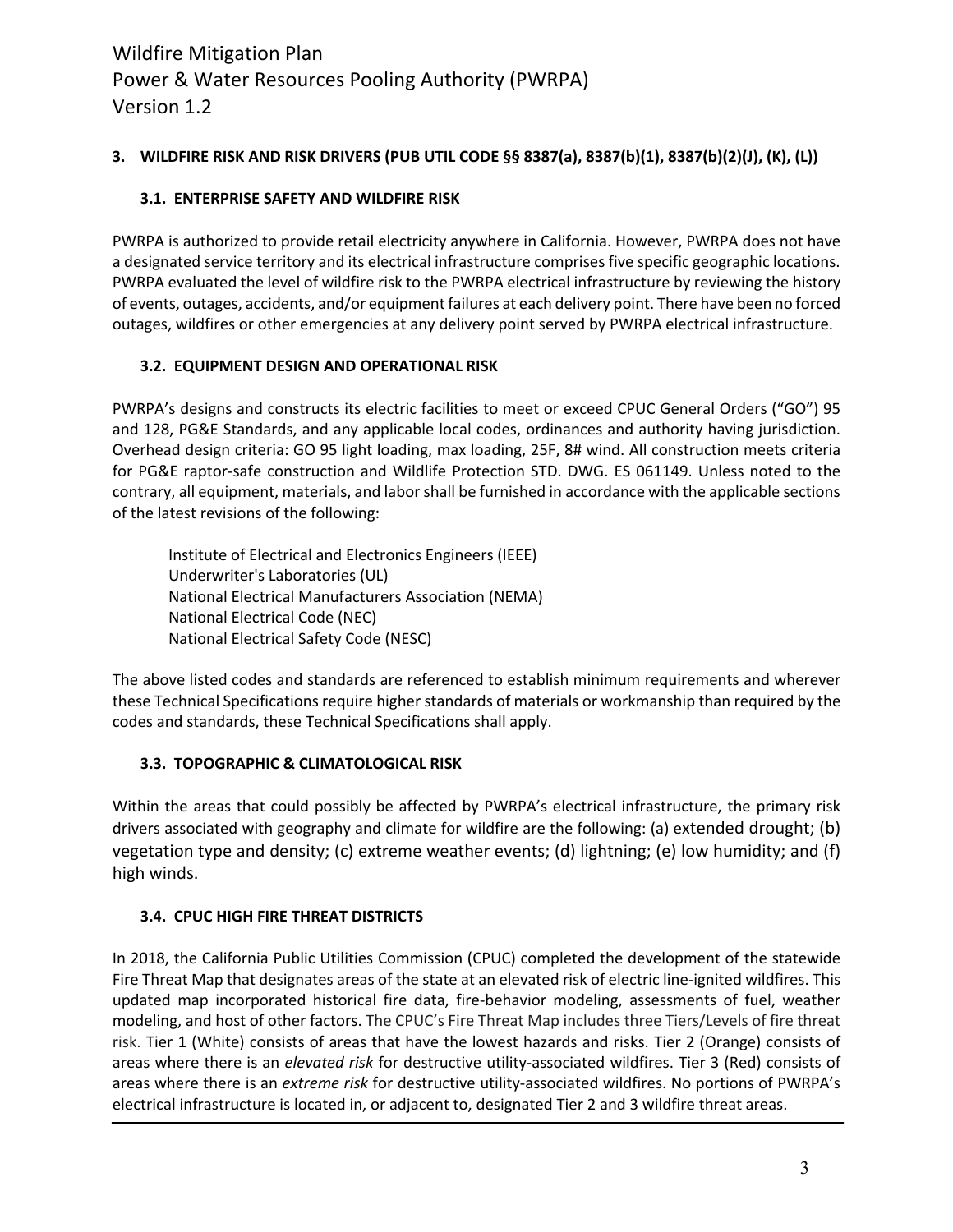# **4. WILDFIRE PREVENTION AND MITIGATION STRATEGIES (PUB UTIL CODE §§ 8387(b)(2)(C), (H), (I))**

#### **4.1. VEGETATION MANAGEMENT**

This strategy reduces vegetation near to PWRPA electrical infrastructures. This also includes fire fuels mitigation and other work in order to prevent the system from causing a fire and to protect the system from fire. PWRPA meets or exceeds the minimum industry standard vegetation management practices. For distribution level facilities, PWRPA meets: (1) Public Resources Code section 4292; (2) Public Resources Code section 4293; (3) GO 95 Rule 35; and (4) the GO 95 Appendix E Guidelines to Rule 35. The recommended time-of-trim guidelines do not establish a mandatory standard, but instead provide useful guidance to utilities. PWRPA will use specific knowledge of growing conditions to determine the appropriate time of trim clearance in each circumstance.

| <b>GO 95, RULE 35, TABLE 1</b> |                                                                              |     |                                             |     |     |  |  |
|--------------------------------|------------------------------------------------------------------------------|-----|---------------------------------------------|-----|-----|--|--|
| Case                           | Type of Clearance                                                            | N/A | Supply<br>Conductors, 750 -<br>22,500 Volts | N/A | N/A |  |  |
| 13                             | Radial clearance of bare line<br>conductors from tree branches or<br>foliage |     | 18 inches                                   |     |     |  |  |

# **GO 95 APPENDIX E GUIDELINES TO RULE 35**

The radial clearances shown below are recommended minimum clearances that should be established, at time of trimming, between the vegetation and the energized conductors and associated live parts where practicable. Reasonable vegetation management practices may make it advantageous for the purposes of public safety or service reliability to obtain greater clearances than those listed below to ensure compliance until the next scheduledmaintenance. Each utility may determine and apply additional appropriate clearances beyond clearances listed below, which take into consideration various factors, including: line operating voltage, length of span, line sag, planned maintenance cycles, location of vegetation within the span, species type, experience with particular species, vegetation growth rate and characteristics, vegetation management standards and best practices, local climate, elevation, fire risk, and vegetation trimming requirements that are applicable to State Responsibility Area lands pursuant to Public Resource Code Sections 4102 and 4293.

| Voltage of Lines                                                                                              | Case 13 |     |
|---------------------------------------------------------------------------------------------------------------|---------|-----|
| Radial clearances for any conductor of a line<br>operating at 2,400 or more volts, but less than 72,000 volts | 4 feet  | N/A |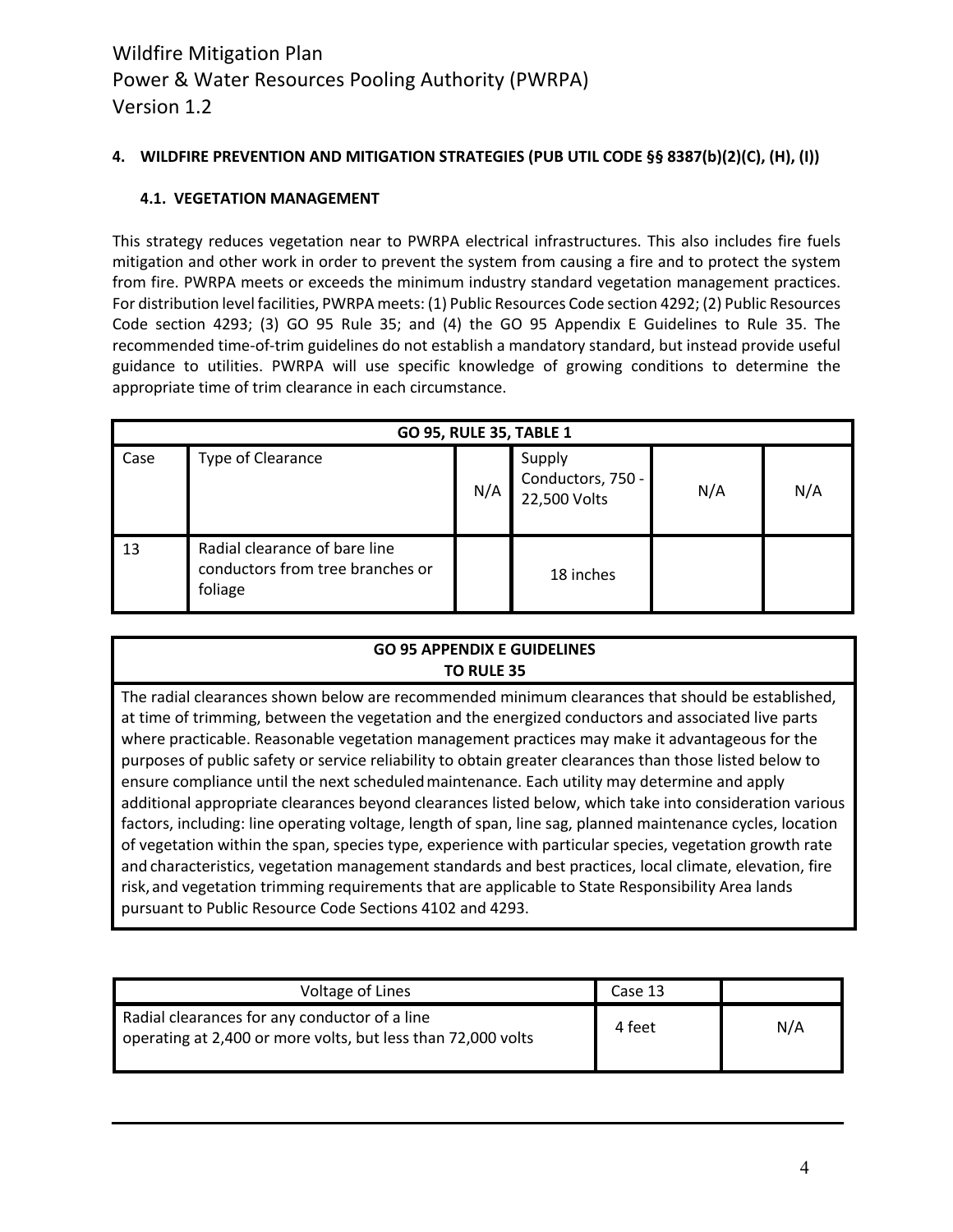#### **4.2. FACILITY INSPECTIONS**

These strategies consist of assessment and diagnostic activities as well as associated corrective actions. The practices in this category aim to ensure all infrastructure is in working condition and vegetation adheres to defined minimum distance specifications. Inspection plays an important role in wildfire prevention.

- Glenn Colusa Irrigation District: Abatement staff monitors the vegetation conditions on all of its ditch banks and well sites at least weekly, and dispatches personnel to mow and/or spray these areas on an as-needed basis in order to maintain minimal vegetation growth and safe conditions. Shut-off procedures are described in Section 5.
- Reclamation District 108 (RD 108): When operating, lateral 8 Pump Station is inspected daily and a maintenance log is completed. Vegetation management is performed as needed. RD108 also has a SCADA system that detects irregularities at Lateral 8 Pump Station. In the event of irregularities, including power failure, the system will send an automated message to the System A operator (employee(s) on call 24/7 to respond to these alarms). Shut-off procedures are described in Section 5.
- Santa Clara Valley Water District (SCVWD): The distribution facility is located immediately adjacent to the Advanced Recycling Water Treatment Facility and is observed on a daily basis.
- Joint poles and adjacent infrastructure owned by PG&E: PWRPA's infrastructure are intervening facilities as defined in Federal law. Accordingly, they are interconnected with PG&E electrical infrastructure. The first pole in PWRPA's infrastructure is immediately adjacent to the last pole in PG&E's. For joint pole fire prevention, PWRPA shall inform PG&E when PWRPA identifies any compromised poles due to damage or wildfire susceptibility. PWRPA coordinates with PG&E throughout the year when work on its system may affect PG&E's equipment or if PWRPA identifies safety issues.

#### **4.3. OPERATIONAL AWARENESS**

These strategies consist of proactive, day-to-day actions taken to mitigate wildfire risks. The practices in this category aim to ensure PWRPA is prepared in high-risk situations, such as dry, windy environmental conditions. PWRPA will operate the system in a manner that will minimize potential wildfire risks including taking all reasonable and practicable actions to minimize the risk of a catastrophic wildfire caused by PWRPA electric facilities. PWRPA will take corrective action for deficiencies when the staff witnesses or is notified of improperly install or maintained fire protection measures.

#### **5. WILDFIRE RESPONSE & RECOVERY (PUB UTIL CODE §§ 8387(b)(2)(F), (M))**

The PWRPA electrical infrastructure at four sites located at Glenn Colusa Irrigation District and Reclamation District 108 provide electrical service to onsite agricultural water pumps only. The PWRPA electrical infrastructure at Santa Clara Valley Water District provides electrical service for onsite water pumping at the Advanced Recycled Water Treatment Facility. No electrical service is provided to the public, health care facilities or telecommunications infrastructure and, therefore, no public safety impacts would occur if a power shut-off procedure was implemented. Therefore, the only load impacted by deenergization would be that of the respective PWRPA Participant. Site-specific information cards are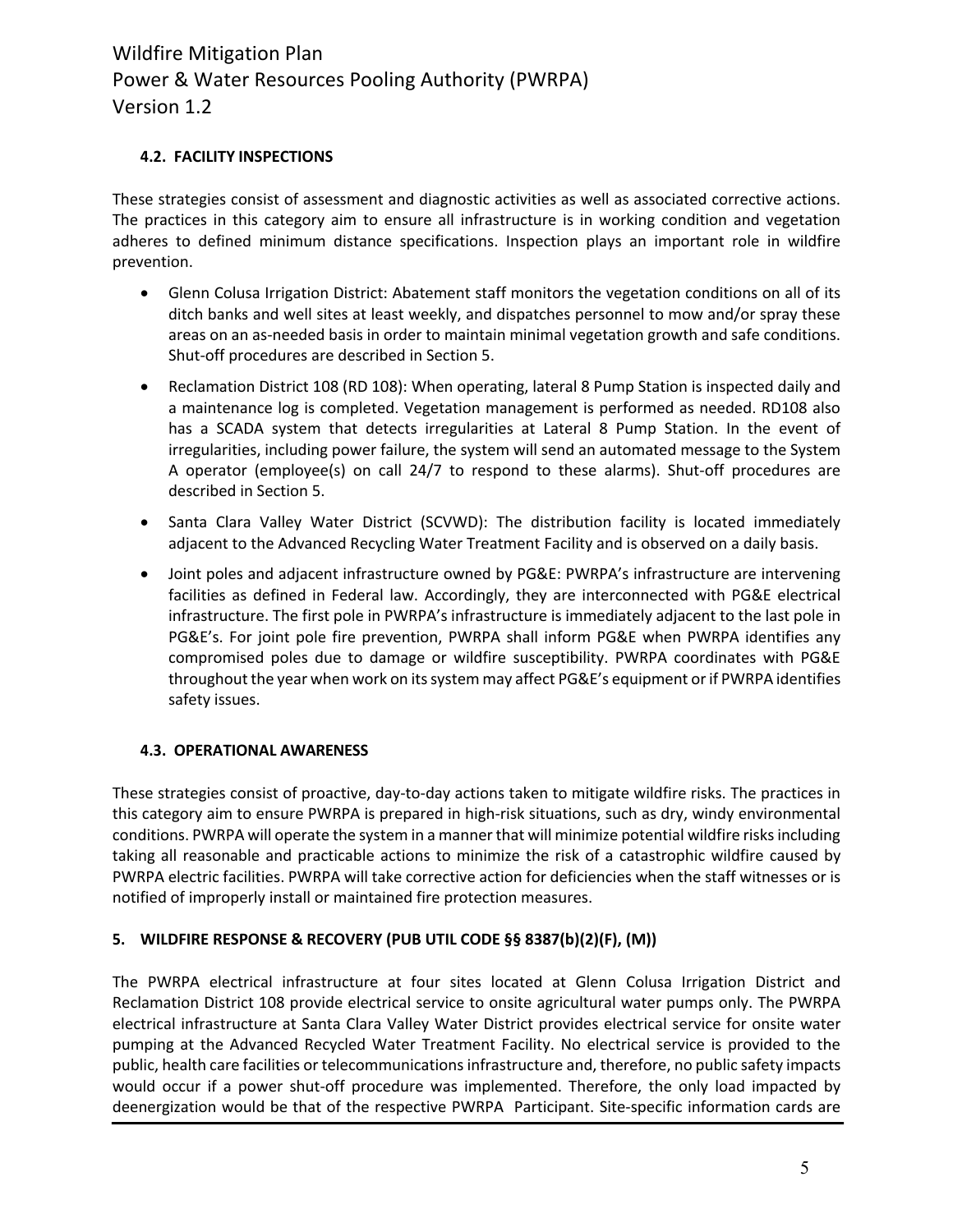included in the WMP as Exhibit A.

- Glenn Colusa Irrigation District: If incoming power needs to be shut off, GCID staff will call PG&E's Ag Hotline at (877) 311-3276 and request a shutdown at the nearby PG&E meter. In the event of fire, the operator will call 911 or the Sacramento River Fire District at (530) 458-0200.
- Reclamation District 108 (RD 108): The System A operator that monitors Lateral 8 Pump Station will shut off power in the event of an emergency. If incoming power needs to be shut off, RD108 staff will call PG&E's Ag Hotline at (877) 311-3276 and request a shutdown at the nearby PG&E meter 1010126474. In the event of fire, the operator will call 911 or the Sacramento River Fire District at (530) 458-0200.
- Santa Clara Valley Water District (SCVWD): If incoming power needs to be shut off, SCVWD staff will call PG&E's Hotline at (800) 743-5000 and request a shutdown at the nearby PG&E meter. In the event of fire, the operator will call 911 or the San Jose Fire Department Station 29 at (408) 794-7000.

# **5.1. RESTORATION OF SERVICE**

In the event of a wildfire or other emergency event, PWRPA will restore power in cooperation with the affected Participant. The PWRPA Participant will notify the PWRPA General Manager to track the event and response activities as described in Section 7. PWRPA may also engage contractors on an as-needed basis.

# **5.2. RECLOSING AND DEENERGIZATION**

PWRPA will shut off power when directed to by the local Fire Department, Police, Cal Fire, or other emergency responding agencies. This must be performed by PG&E at the adjoining pole. Otherwise, PWRPA will not preemptively shut off power during high fire threat periods unless the fire is actually threatening the PWRPA electrical infrastructure.

# **6. PUBLIC SAFETY AND NOTIFICATION (PUB UTIL CODE §§ 8387(b)(2)(G))**

The PWRPA electrical infrastructure at four sites located at Glenn Colusa Irrigation District and Reclamation District 108 provide electrical service to onsite agricultural water pumps only. The PWRPA electrical infrastructure at Santa Clara Valley Water District provides electrical service for onsite water pumping at the Advanced Recycled Water Treatment Facility. No electrical service is provided to the public, health care facilities or telecommunications infrastructure and, therefore, no public safety impacts would occur if a power shut-off procedure was implemented. PWRPA will maintain a proactive outreach and education strategy to create public awareness of fire threats, fire prevention, and available support during a wildfire or large power outages.

//

//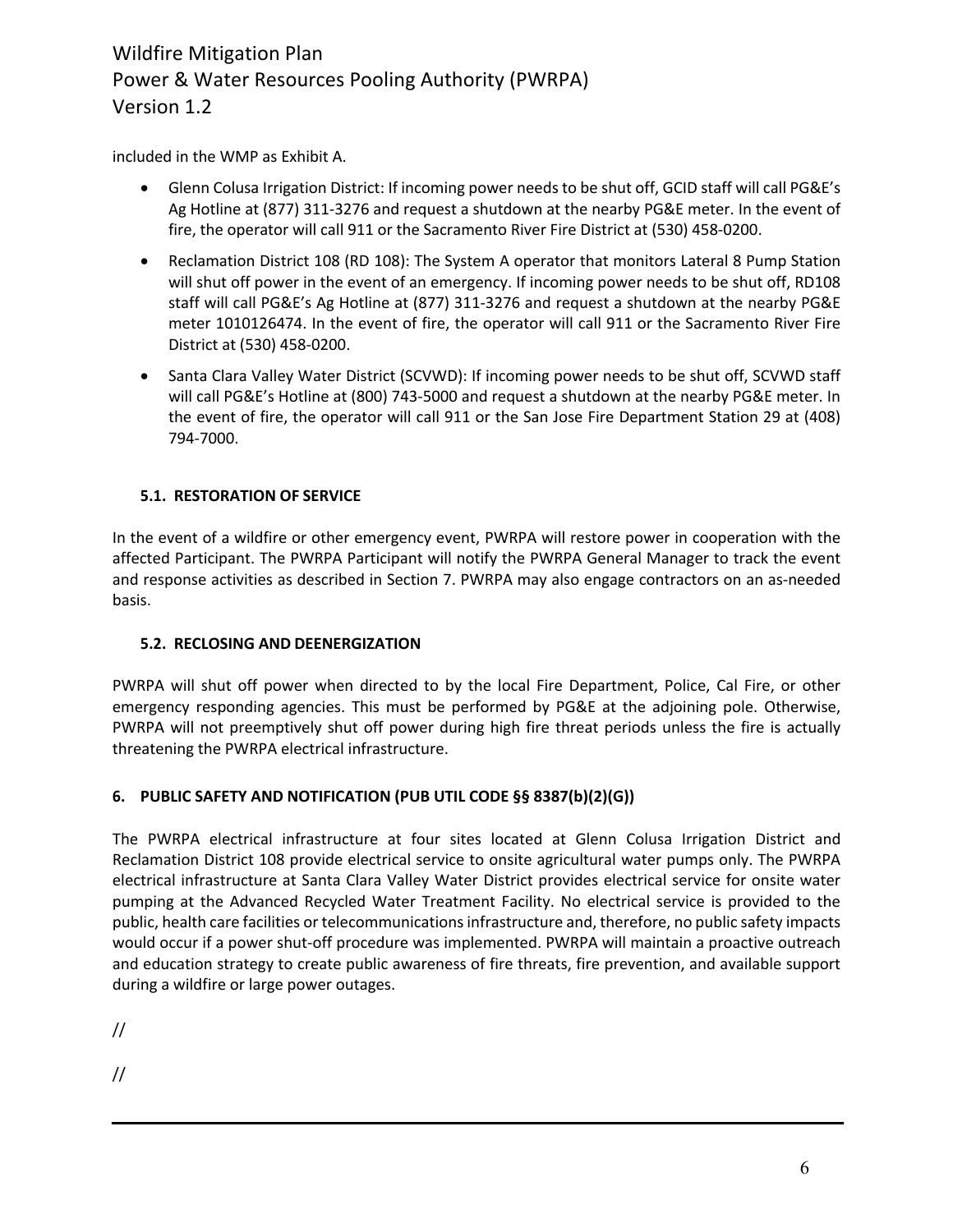# **7. EVALUATION OF THE PLAN (PUB UTIL CODE §§ 8387(b)(2)(D), (E), (L), (N))**

# **7.1. METRICS FOR MEASURING PLAN PERFORMANCE**

PWRPA will track the performance of this Wildfire Mitigation Plan by recording the : (1) number of fire ignitions; and (2) conductors down at a site served by PWRPA electrical infrastructure. For purposes of this metric, a fire ignition is defined as follows: (a) PWRPA facility was associated with the fire; (b) the fire wasself-propagating and of a material other than electrical facilities; (c) the resulting fire traveled greater than one linear meter from the ignition point; and (d) PWRPA had knowledge that the fire occurred. For the purposes of the second metric, a wires-down event includes any instance where an electric conductor falls to the ground or onto a foreign object.

#### **7.2. IMPACT OF METRICS ON PLAN**

In the initial years, PWRPA anticipates that there will be relatively limited data gathered through these metrics. However, asthe data collection historybecomesmore robust, PWRPA will be able to identify areas of its operations and service territory that are disproportionately impacted. PWRPA will then evaluate potential improvements to the plan.

# **7.3. MONITORING AND AUDITING THE PLAN**

PWRPA will measure the effectiveness of specific wildfire mitigation strategies. PWRPA will assess the merits of modifications. This plan will also help determine if more cost-effective measures would produce the same or improved results. Review of this WMP will occur annually and any lessons learned will have the highest priority for improving steps in the WMP, any reference programs, and the process for implementation. The PWRPA Board of Directors will review this WMP on an annual basis.

#### **7.4. IDENTIFYING AND CORRECTING DEFICIENCIES IN THE PLAN**

PWRPA Participants' staff and qualified external stakeholders are encouraged to report Wildfire Mitigation Plan deficiencies or potential deficiencies to the PWPRA General Manager as soon as possible when observed. The General Manager shall evaluate each reported deficiency and, if the deficiency is determined to be a valid plan deficiency, it shall be entered into a log with the following information: (a) date discovered; (b) description of the deficiency; (c) priority based on deficiency severity; (d) assigned corrective action including the date when it must be completed by; (e) assigned staff responsible for completing the corrective action; and (f) date corrected.

# **7.5. MONITORING THE EFFECTIVENESS OF INSPECTIONS**

PWRPA will perform inspections on either a 5-year, 10 year, or annual cycle, based on GO 95 orfire mitigation recommendations. Any areas found that need improvement or appear hazardous will be documented with a work order, given a priority, and the work order will be tracked. When completed the work order will have a close date.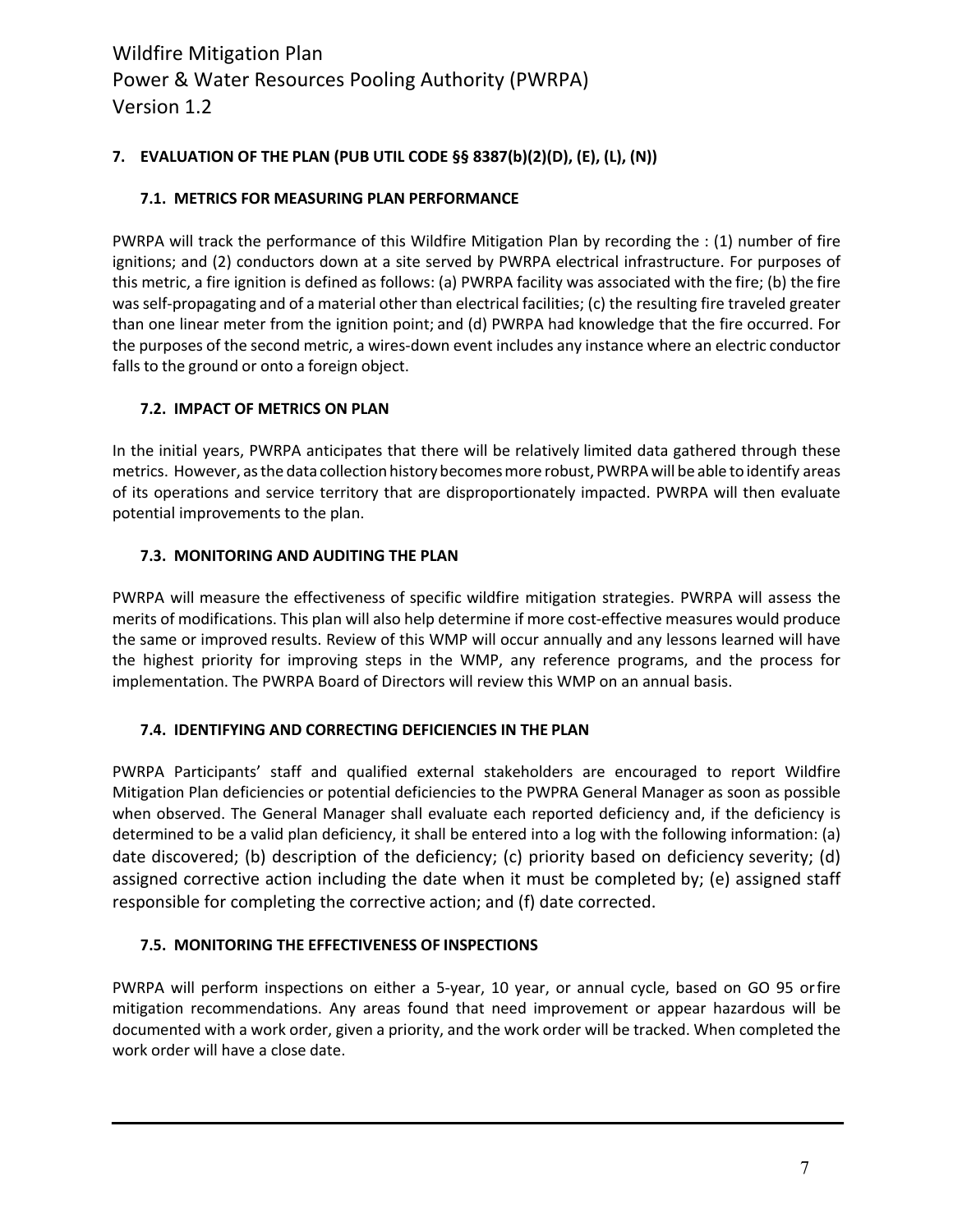# **8. PUBLIC NOTICES, UPDATES AND AUDIT (PUB UTIL CODE §§ 8387(b)(1), (3), 8387(c))**

#### **8.1. PLAN PREPARATION AND NOTICES**

PWRPA shall:

- 1. Before January 1, 2020, prepare a WMP in accordance with statutory criteria and present it in a publicly-noticed meeting.
- 2. After January 1, 2020, prepare an updated WMP annually, present it in a publicly-noticed meeting and submit it to the California Wildfire Safety Advisory Board on or before July 1 of that calendar year.
- 3. At least once every three years, prepare and submit a comprehensive WMP revision to the California Wildfire Safety Advisory Board.

#### **8.2. INDEPENDENT AUDITOR**

PWRPA shall use a qualified independent evaluator with experience in assessing the safe operation of electrical infrastructure to reviewand assess the comprehensiveness of this Wildfire Mitigation Plan. The report will be available on PWRPA's website. The report and findings shall be presented to the PWRPA Board of Directors at a public meeting.

2020 Update: In the second quarter of 2020, this WMP was reviewed by the Hamilton City Fire Department Chief and the Sacramento River Fire District Chief. Site visits with PWRPA and Fire Department personnel were conducted. Since these evaluators are the first responders for the PWRPA sites, the: (a) WMP vegetation management plans were discussed, reviewed and confirmed as acceptable; and (b) the emergency response plans were discussed, updated and confirmed as acceptable.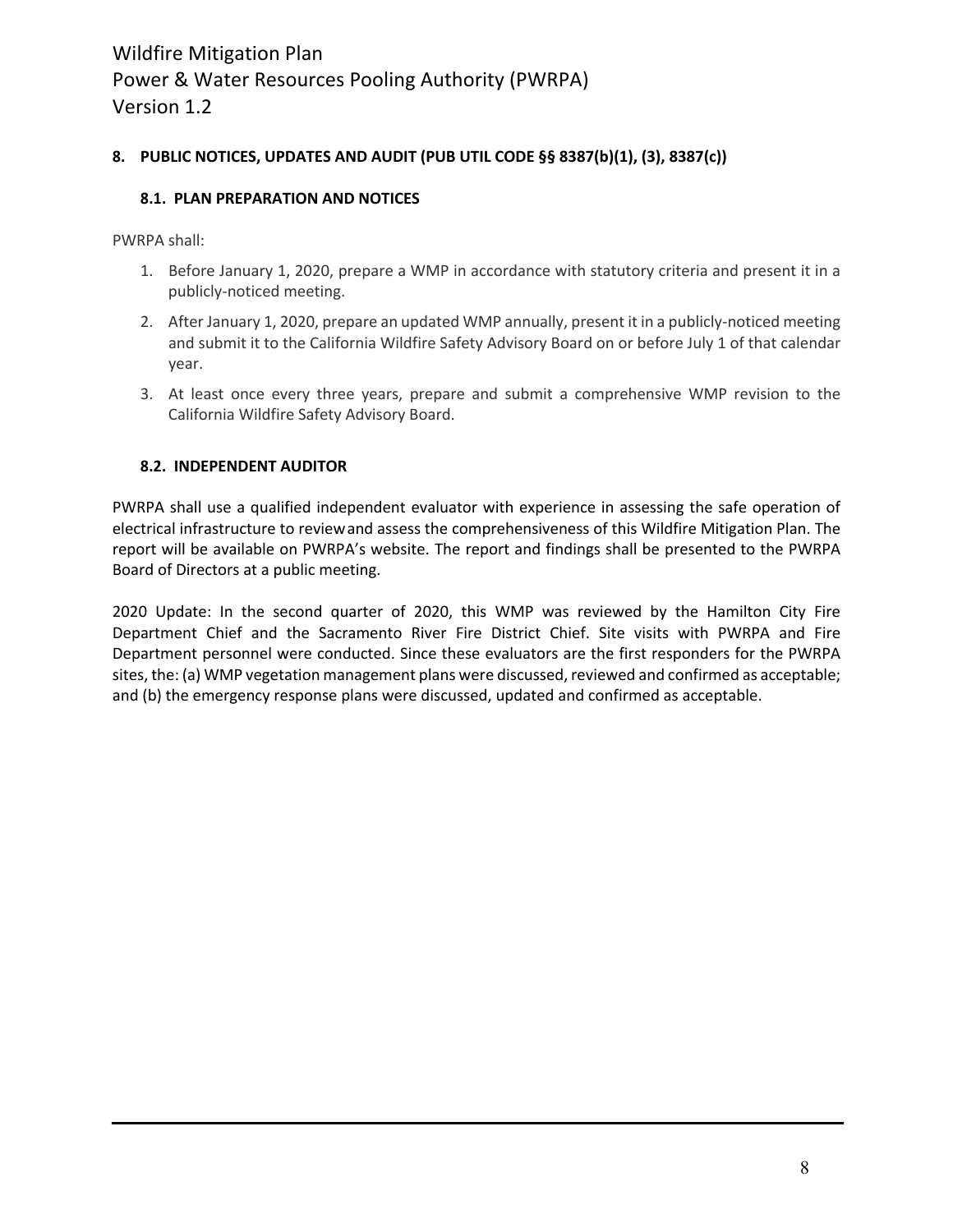# **ATTACHMENT A**

# **SITE-SPECIFIC INFORMATION CARDS**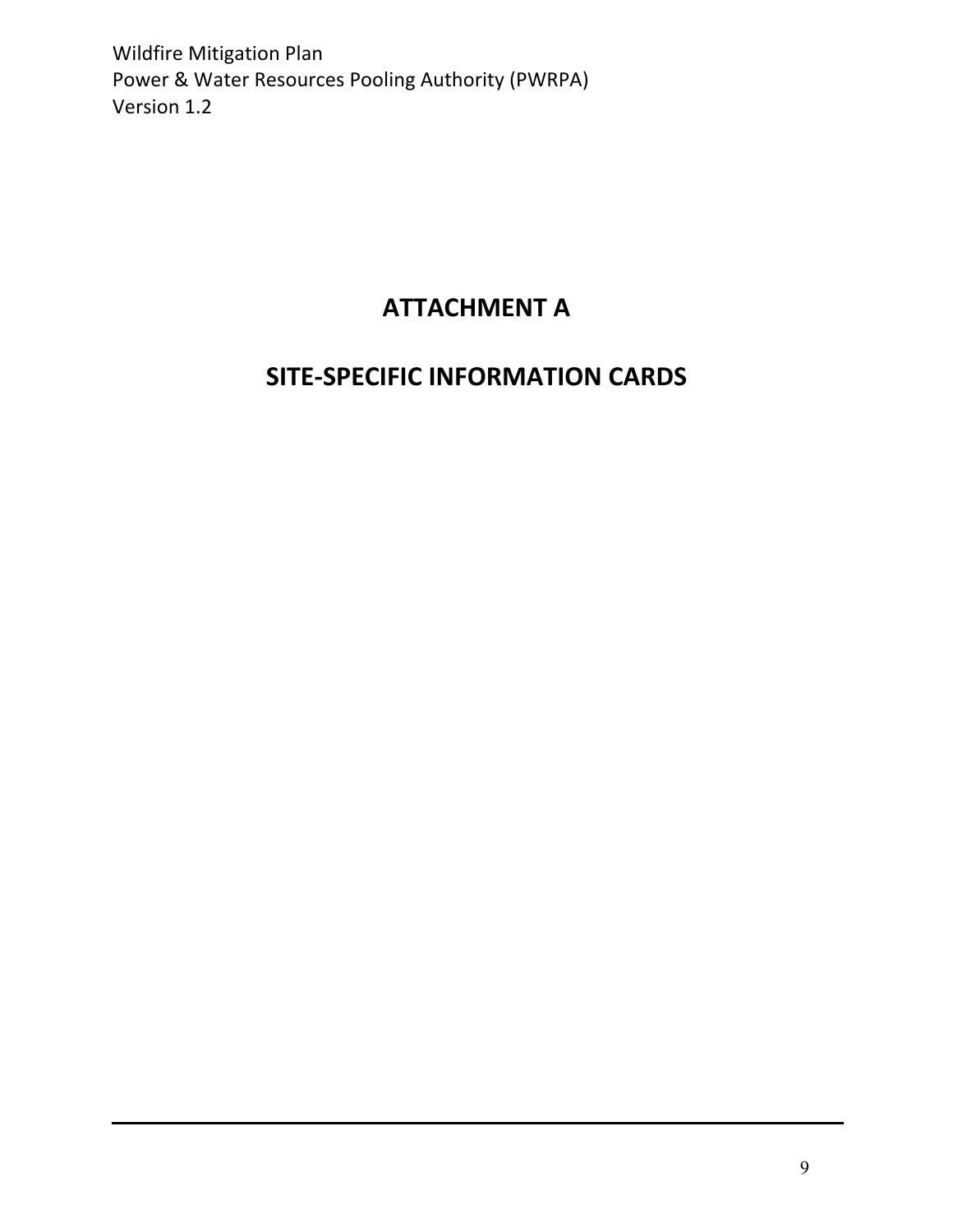# **Glenn Colusa Irrigation District**

Contact:

Point of receipt: PG&E Capay Substation

Voltage: 12 kV

Point of delivery: Well No. 2 located 1200 feet north of State Highway #32 and 225 feet west of County Road 203, Glenn County, California.

Voltage: 12 kV

PG&E's Ag Hotline (877) 311-3276

Hamilton City Fire Dept at (530) 826-0222



CPUC Fire Threat Map

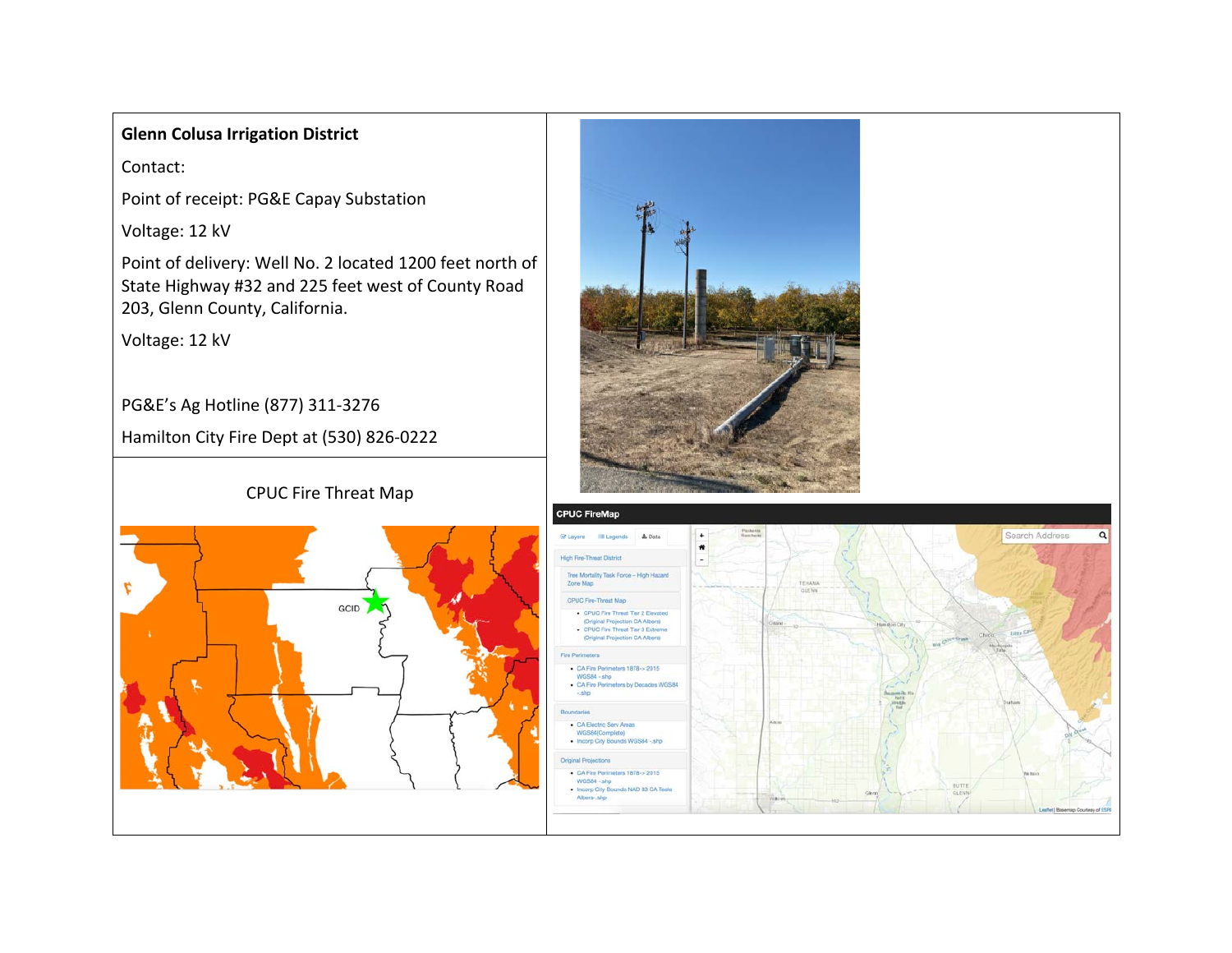# **Glenn Colusa Irrigation District**

Contact:

Point of receipt: PG&E Orland B Substation

Voltage: 12 kV

Point of delivery: Well No. 3 located at 1200 Feet West of State Highway #45 and 400 Feet North of County Road 24, Glenn County, California.

Voltage: 12 kV

PG&E's Ag Hotline (877) 311-3276

Hamilton City Fire Dept at (530) 826-0222

# c GCID

CPUC Fire Threat Map

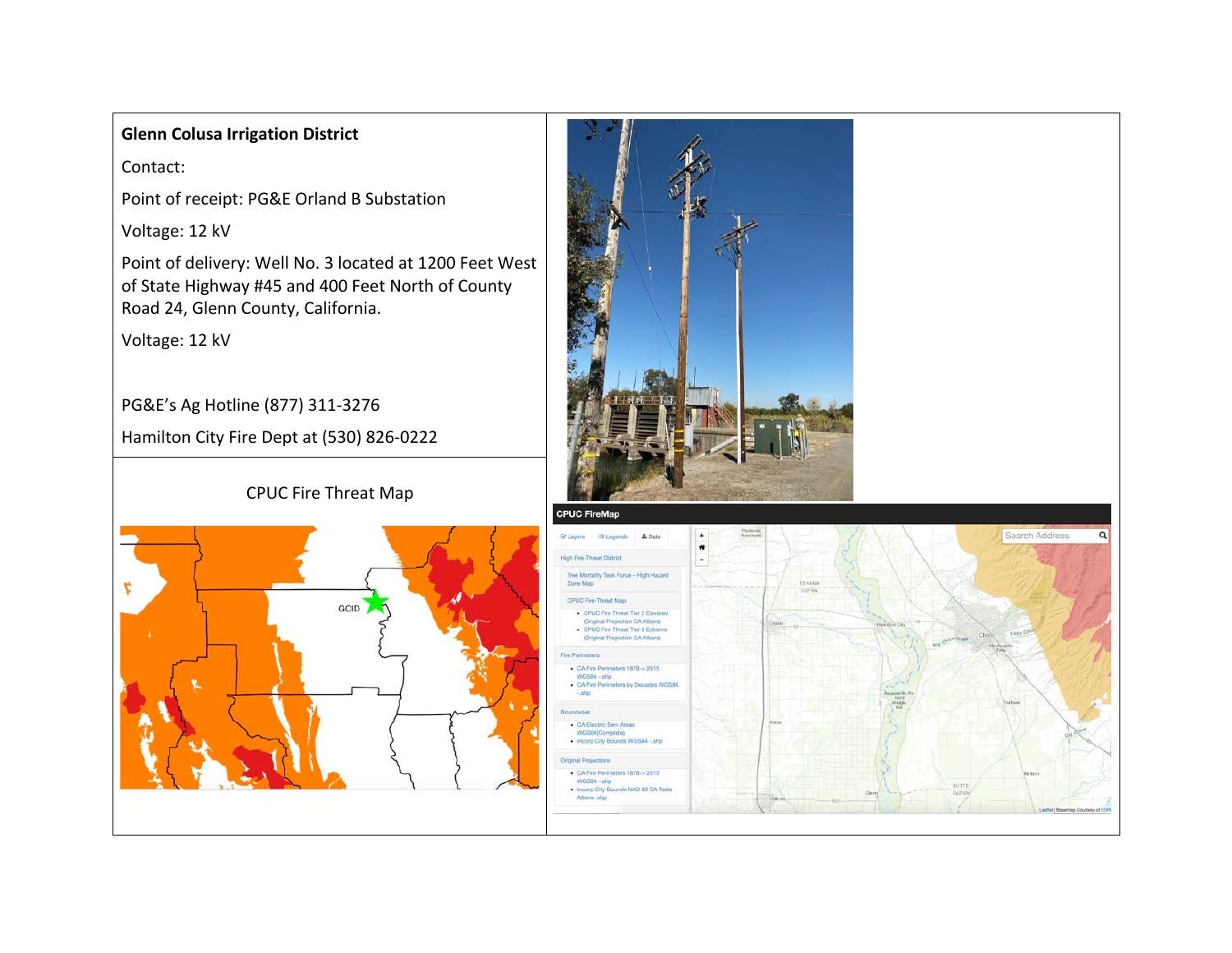# **Glenn Colusa Irrigation District**

Contact:

Point of receipt: PG&E Hamilton A Substation

Voltage: 12 kV

Point of delivery: Well No. 4 located at 1200 Feet West of State Highway 45 and 10,000 Feet (1.9 miles) South of County Road 24, Glenn County, California.

Voltage: 12 kV

PG&E's Ag Hotline (877) 311-3276

Hamilton City Fire Dept at (530) 826-0222



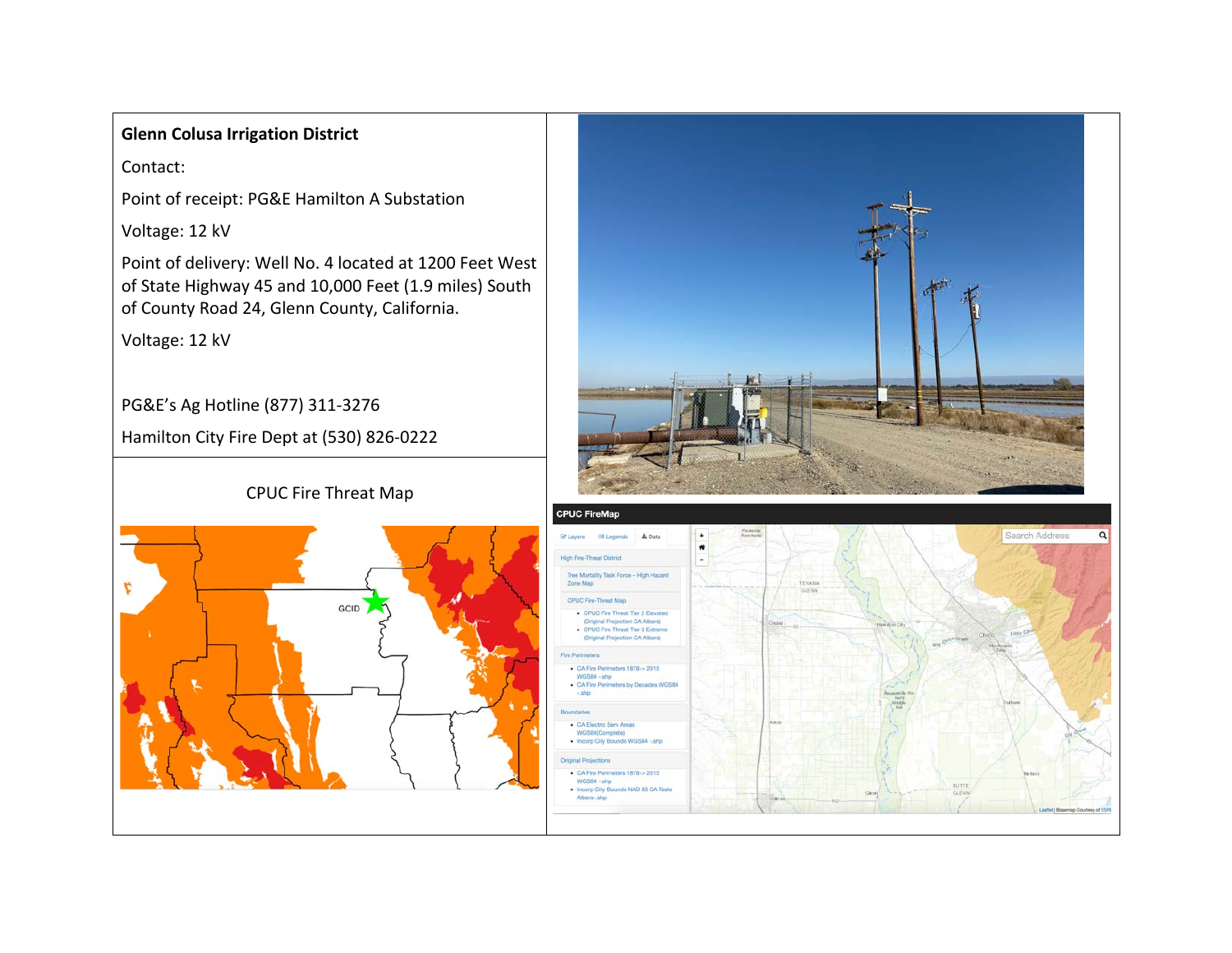# **Reclamation District 108**

Contact: Jordon Navarrot (530) 682-4205

Point of receipt: PG&E Wilkins Slough Substation

Voltage: 12 kV

Point of delivery: Lateral 8 located 1.03 miles South of Tule Road, 0.5 miles East of Poundstone Road, 1.48 miles West of Highway 45, Colusa County, CA

Voltage: 12 kV

PG&E's Ag Hotline (877) 311-3276

Sacramento River Fire District at (530) 458-0200